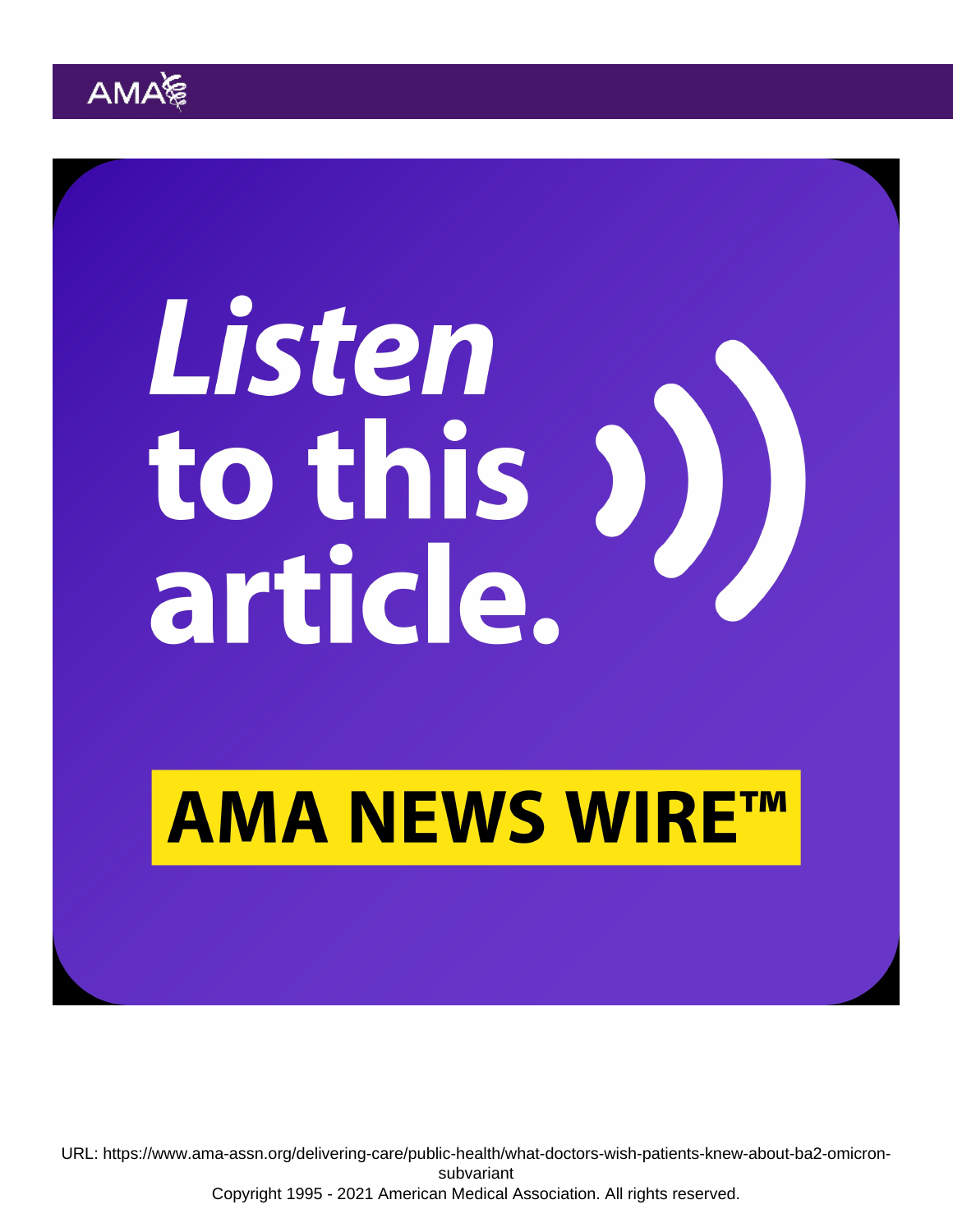AMA News Wire

What doctors wish patients knew about the BA.2 Omicron subvariant

Apr 22, 2022

**Listen on Simplecast** 

With the rolling back of mask requirements and physical distancing, many people have been on a [search for a new normal.](https://www.ama-assn.org/delivering-care/public-health/amid-search-new-normal-questions-linger-about-covid-19) But there is still reason to be cautious. The highly transmissible and contagious BA.2 Omicron subvariant—dubbed "stealth" Omicron—is now the dominant strain in the United States, causing more than 85% of all COVID-19 cases, according to the Centers for Disease Control and Prevention (CDC). This has led to more questions.

Based on the CDC's genomic surveillance, [the BA.2 or stealth Omicron subvariant](https://www.ama-assn.org/delivering-care/public-health/what-ba2-or-stealth-omicron-subvariant) is responsible for most new SARS-CoV-2 infections in the U.S. BA.2 is a subvariant of the original [SARS-CoV-2](https://www.ama-assn.org/delivering-care/public-health/what-patients-may-ask-about-covid-19-omicron-variant) [Omicron variant](https://www.ama-assn.org/delivering-care/public-health/what-patients-may-ask-about-covid-19-omicron-variant) (B.1.1.529), along with BA.1.1 and BA.3.

The BA.2 subvariant has been referred to as stealth Omicron because it contains genetic mutations that can make it harder to distinguish from the Delta variant using PCR tests compared to the original Omicron variant. That means that while the test can detect a BA.2 infection, it looks like it is the [Delta](https://www.ama-assn.org/delivering-care/public-health/what-doctors-wish-patients-knew-about-dangerous-delta-variant) [variant](https://www.ama-assn.org/delivering-care/public-health/what-doctors-wish-patients-knew-about-dangerous-delta-variant) instead.

The AMA's [What Doctors Wish Patients Knew™](https://www.ama-assn.org/series/what-doctors-wish-patients-knew) series provides physicians with a platform to share what they want patients to understand about today's health care headlines, especially throughout the COVID-19 pandemic.

In this installment, AMA member Nancy Crum, MD, an infectious disease specialist at Avita Health System in Galion, Ohio, discusses what patients need to know about the BA.2 Omicron subvariant. Dr. Crum is also an alternate delegate in the [AMA House of Delegates](https://www.ama-assn.org/house-delegates) for the Infectious Diseases Society of America.

# BA.2 is a modified version of BA.1

"As we've hit year three of the pandemic, the virus … has mutated and changed over time," said Dr. Crum. "The major variants are named according to the Greek alphabet—Alpha, Beta, Delta and now Omicron."

URL: [https://www.ama-assn.org/delivering-care/public-health/what-doctors-wish-patients-knew-about-ba2-omicron](https://www.ama-assn.org/delivering-care/public-health/what-doctors-wish-patients-knew-about-ba2-omicron-subvariant)[subvariant](https://www.ama-assn.org/delivering-care/public-health/what-doctors-wish-patients-knew-about-ba2-omicron-subvariant)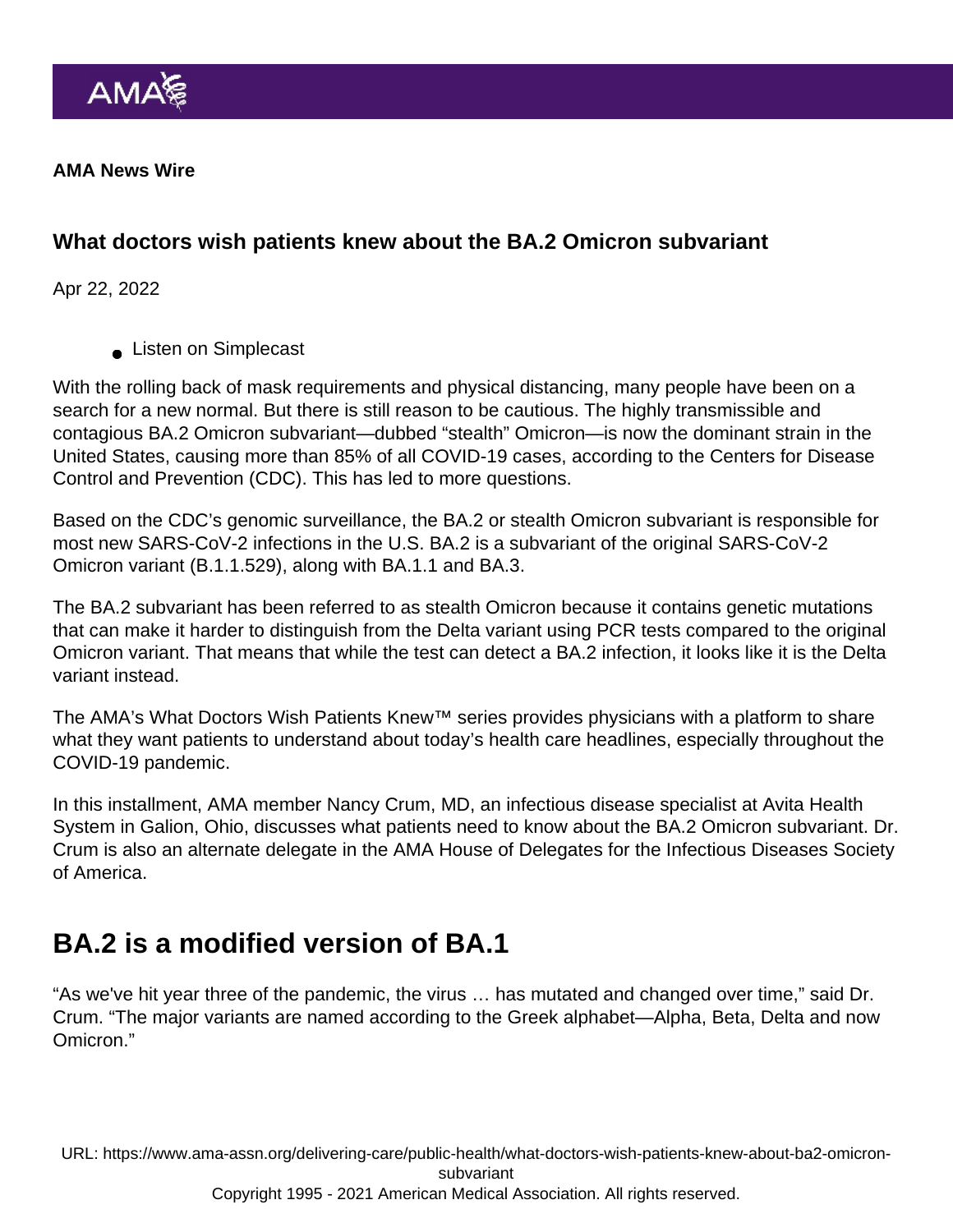"If it's a more minor shift in the genetic sequencing, then it becomes a subvariant," she said, noting that "Omicron BA.1 was the major variant that supplanted Delta and that happened over the winter months.

"And now we have BA.2, which is a modified version of the BA.1 that's becoming the most prevalent in the United States," Dr. Crum added.

#### It's more contagious, but not more severe

"The concern is that even though our COVID-19 rates are super low right now—at least where I work—could this variant or the variant after this one take off and cause increasing numbers of cases, hospitalizations and deaths again?" said Dr. Crum. That's because the BA.2 subvariant of Omicron is "more transmissible."

Dr. Crum noted that most experts "say it's 30% to 60% more transmissible, so it's a risk—especially if it gets into a nonimmune population—to be able to skyrocket in terms of the number of cases. However, fortunately this variant is not more virulent in terms of causing more severe disease," she said.

## Other countries have seen outbreaks

"People are really concerned because: one—yes, it's here in the United States, and two—yes, it's caused outbreaks in other countries. So what this is going to mean for us is really the big question," Dr. Crum said. "Is it just going to be there at low levels causing a few cases or are we going to see an upsurge of cases over the next several weeks?

"And then the other question is, will we get yet another variant that's going to supplant BA.2 that's going to start up in the future and how impactful will these future variants be?" she added. "The concern is that people are discontinuing mask wearing, opening up venues and getting rid of a lot of the COVID-19 precautions, which may provide a foothold for this and future variants then to take off."

## Sore throat is a common symptom

"We've been seeing a lot more of sore throat and pharyngitis that we didn't really see before," said Dr. Crum. Some of the other symptoms experienced are "very similar to the other coronaviruses such as febrile illness and respiratory symptoms."

URL: [https://www.ama-assn.org/delivering-care/public-health/what-doctors-wish-patients-knew-about-ba2-omicron](https://www.ama-assn.org/delivering-care/public-health/what-doctors-wish-patients-knew-about-ba2-omicron-subvariant)[subvariant](https://www.ama-assn.org/delivering-care/public-health/what-doctors-wish-patients-knew-about-ba2-omicron-subvariant)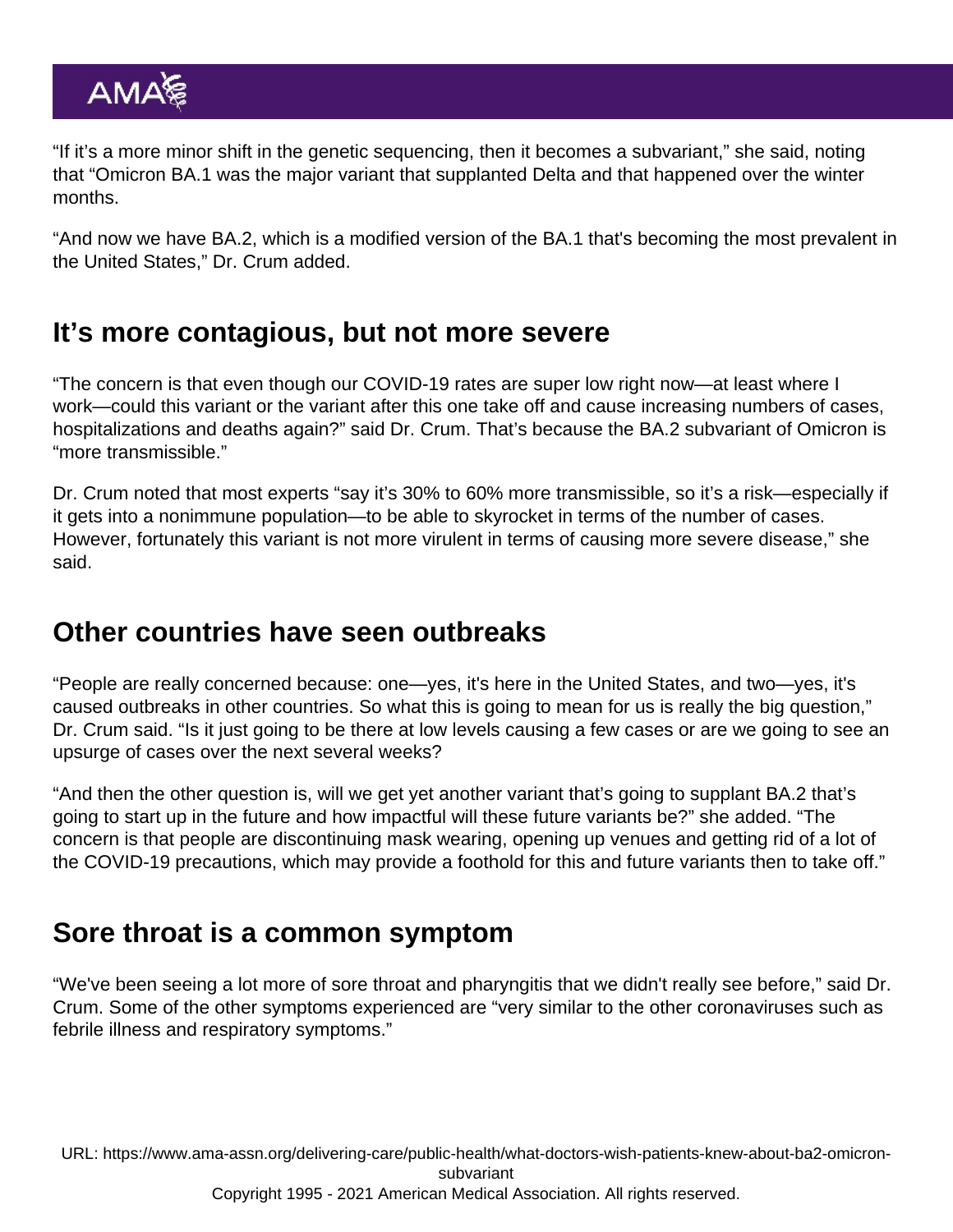"Patients can also have gastrointestinal symptoms such as diarrhea, and loss of taste or loss of smell, although I've seen that a lot less with the newer variants," she said, noting that symptoms for BA.2 may also include muscle or body aches, headache, nausea or vomiting, and congestion.

### If there's a question, take a test

"We're seeing very low rates of positivity for coronavirus right now and we're actually seeing more influenza," said Dr. Crum. That's why "everyone coming in with any of those symptoms gets both a COVID test and an influenza test at the same time."

"If there's a question, you should test because it's SARS-CoV-2 is a virus that we have treatment for and we know in this particular variant is very contagious," she said, emphasizing that it is important to know that "it's not just your allergies and you can go to your party tonight. It may be coronavirus BA.2 and you really need to stay in and quarantine for public health reasons."

#### Many states have low positivity rates

"The good news is that many places in the United States continue to report decreased or very low rates of cases and hospitalizations," Dr. Crum said. "So, we really haven't seen this variant take off.

"But we do need to be careful because we still have quite a few unvaccinated people in the United States and if we're going to take away masks and other preventive strategies, we've got to be cautious," she added.

## Vaccines and booster doses still work

"Data suggests the vaccines are protective against BA.1 and BA.2. I haven't seen data to suggest that vaccines would not be helpful for the current circulating variants," said Dr. Crum. "We're still recommending people get their primary series and their [booster vaccines](https://www.ama-assn.org/delivering-care/public-health/what-doctors-wish-patients-knew-about-covid-19-vaccine-boosters) accordingly."

"The question I'm getting now is do we need a second booster? And the answer's going to be, yes," she said. "If you're 50 or older and it's been at least four months since your last booster," or if you have a compromised immune system, you are eligible for another mRNA booster to increase protection against severe disease from COVID-19.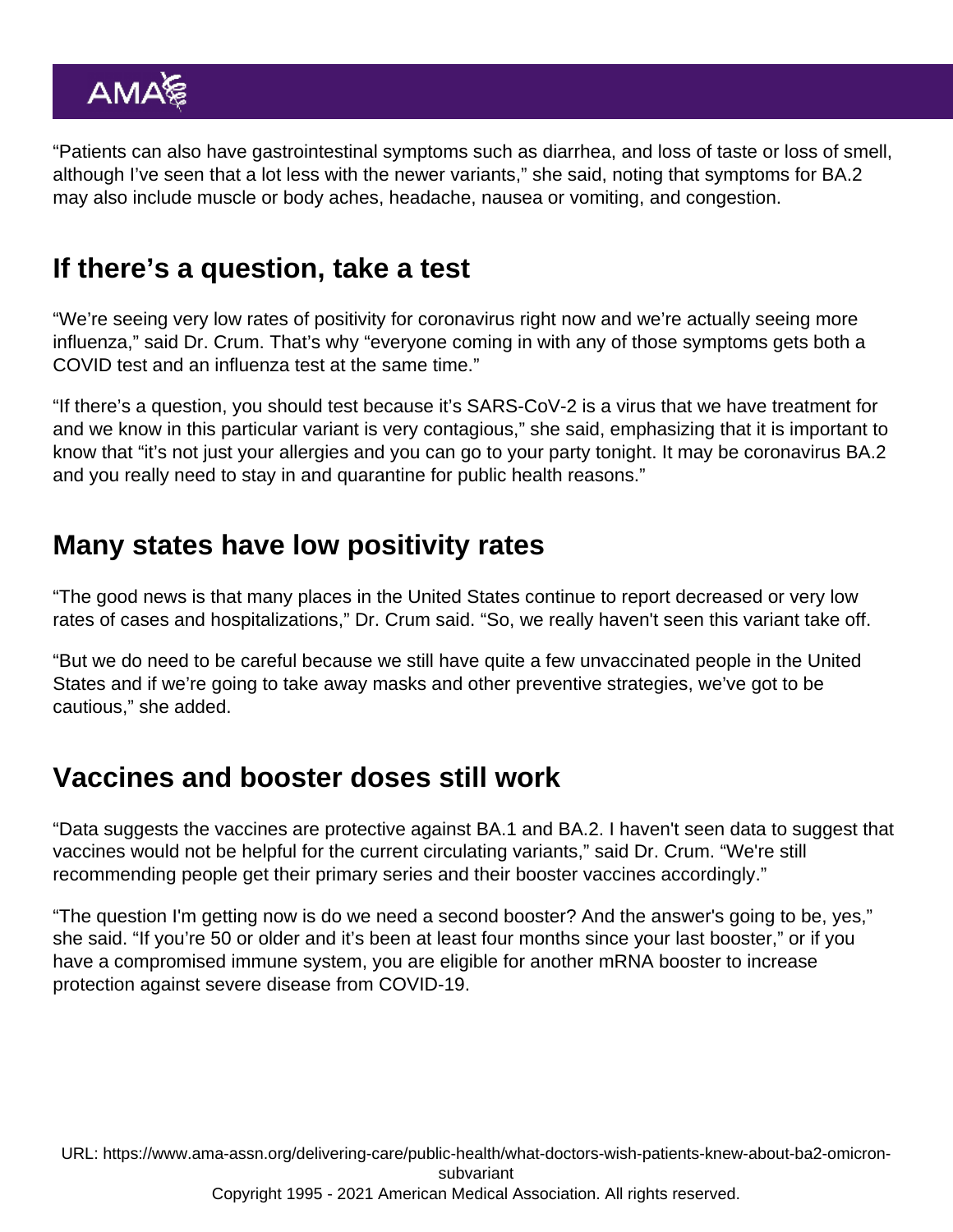Additionally, adults who received a primary vaccine and booster dose of Johnson & Johnson's Janssen COVID-19 vaccine at least four months ago may now receive a second booster dose with an mRNA vaccine. "These days, we still just recommend people get the vaccine if you haven't because there is protection against the current circulating virus," said Dr. Crum.

## Long COVID is affecting many

"One of the things that's amazing about this virus is the different problems people have come in with," Dr. Crum said. "It's not just simply a short-term illness with a sore throat or a cough, rather up to 30% of people are having long COVID—defined as four weeks or more of symptoms—with all kinds of issues from shortness of breath to fatigue to hearing problems to dizziness to ocular symptoms."

"What this new variant is going to look like as far as its propensity to cause [long COVID,](https://www.ama-assn.org/delivering-care/public-health/what-doctors-wish-patients-knew-about-long-covid) we don't know, but I would expect for us to see more people with long term issues," she said. That is why it's important "to have people protected not just for the short-term illness, but from the issues that people can have for months and maybe even years after having COVID-19."

"For me, one of the scariest things is that it's not just the people who are hospitalized and have severe COVID that are developing long COVID," said Dr. Crum. "In fact, a lot of the data that's emerging is that it's more common in patients who have mild COVID to develop long COVID.

"It's very common to see young, previously healthy people that now can't go back to work or now are having all these issues," she added. "It's not the old people or the people with severe disease. It's really hitting people at the prime of their life and people who never were hospitalized for COVID that just can't shake the symptoms that go on and on."

"Sometimes people say, 'Oh, if I get COVID, no big deal,' but that's a very naïve because many of these patients then will develop long term symptoms, which is really horrible and often life-altering" Dr. Crum said.

## The length of time sick varies

"There are patients that don't meet the definition of long COVID, but they're certainly having symptoms longer than just a few days or a week," said Dr. Crum. While some are referring to this as "medium COVID," there isn't a scientific name for it just yet.

URL: [https://www.ama-assn.org/delivering-care/public-health/what-doctors-wish-patients-knew-about-ba2-omicron](https://www.ama-assn.org/delivering-care/public-health/what-doctors-wish-patients-knew-about-ba2-omicron-subvariant)[subvariant](https://www.ama-assn.org/delivering-care/public-health/what-doctors-wish-patients-knew-about-ba2-omicron-subvariant)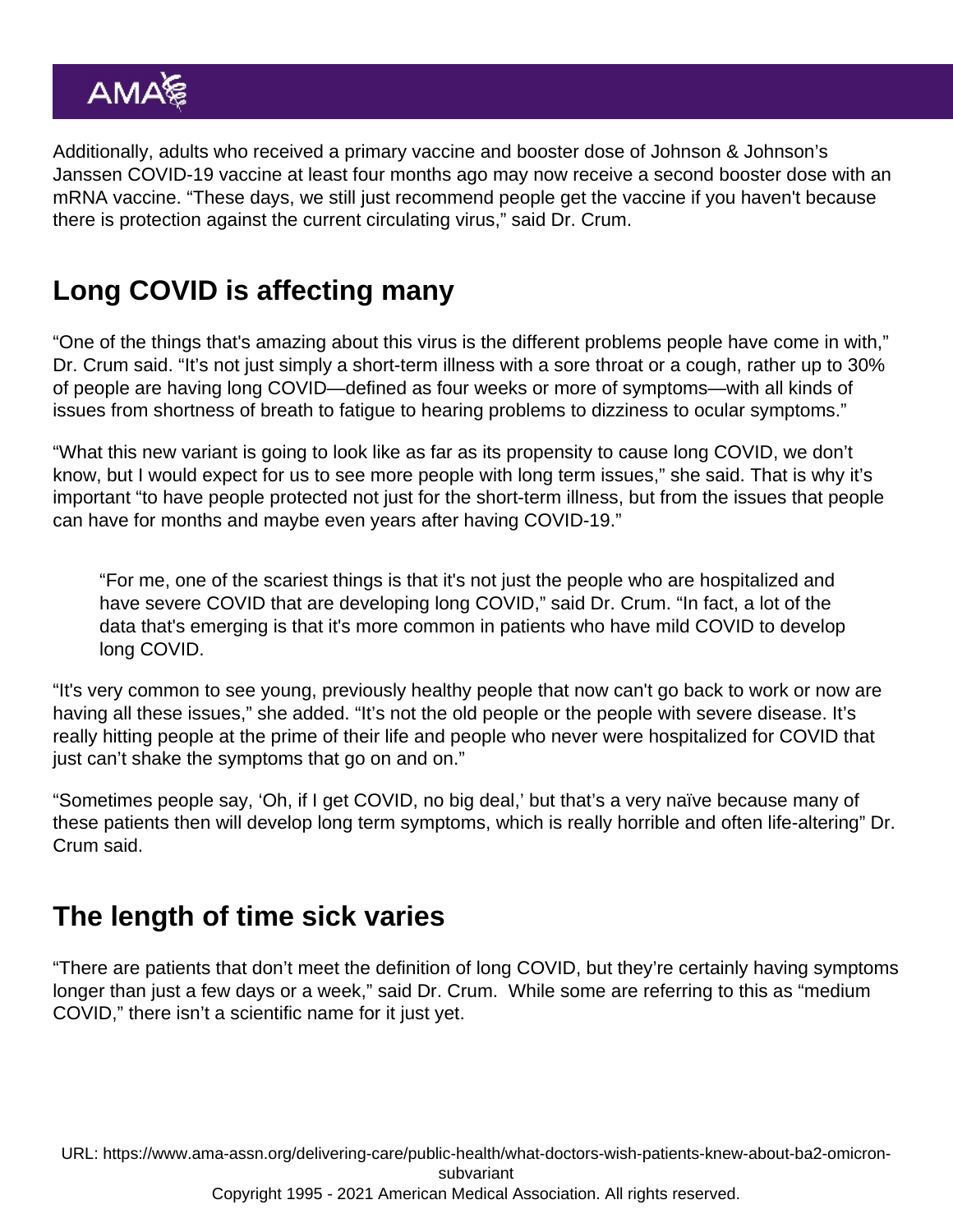Whether it is medium COVID or some other term, "we've really seen the whole gamut from one day of symptoms from COVID-19 and then everything is well to one year or more of symptoms and things are still really bad," she said.

## Prior infection may offer protection

"Certainly, if you've had a COVID infection, let's say with BA.1, you would likely have some protection via natural immunity against BA.2," said Dr. Crum. But "vaccination is better than getting the infection and assuming protection, meaning even if you've had previous coronavirus infections, there's still a clear benefit for vaccination in terms of the immunity that you'll have against future variants," she said.

#### Reason to worry

"There's certainly cause for concern, mainly because it's so transmissible," Dr. Crum said. "What will happen with this in the next few weeks? None of us know.

"My sense is that we're not going to have a major outbreak that's going to return us to where we were a few months ago in terms of our case counts," she said. "But for some people, they will get infected with this new subvariant. It'll be highlight transmissible to their family and friends and we should keep our guard up."

"We need to pay careful attention to see if rates will start to go up, and if so, we may need to go back to some of the mandates," Dr. Crum said. "I know nobody wants to hear that, but that's really the reality of where things are."

#### Immunocompromised need extra protection

"A lot of those populations, especially the very immunosuppressed, will not have great immune responses to the vaccine or to having COVID infection in the past," said Dr. Crum. "They're a population that we have to be especially concerned about.

"We have prophylactic monoclonal antibodies that have been developed and could be considered in those patients who we really think do not have good immunity against the virus," she added. "But the reality is that traditional prevention strategies of masking and hand hygiene remain important for these groups."